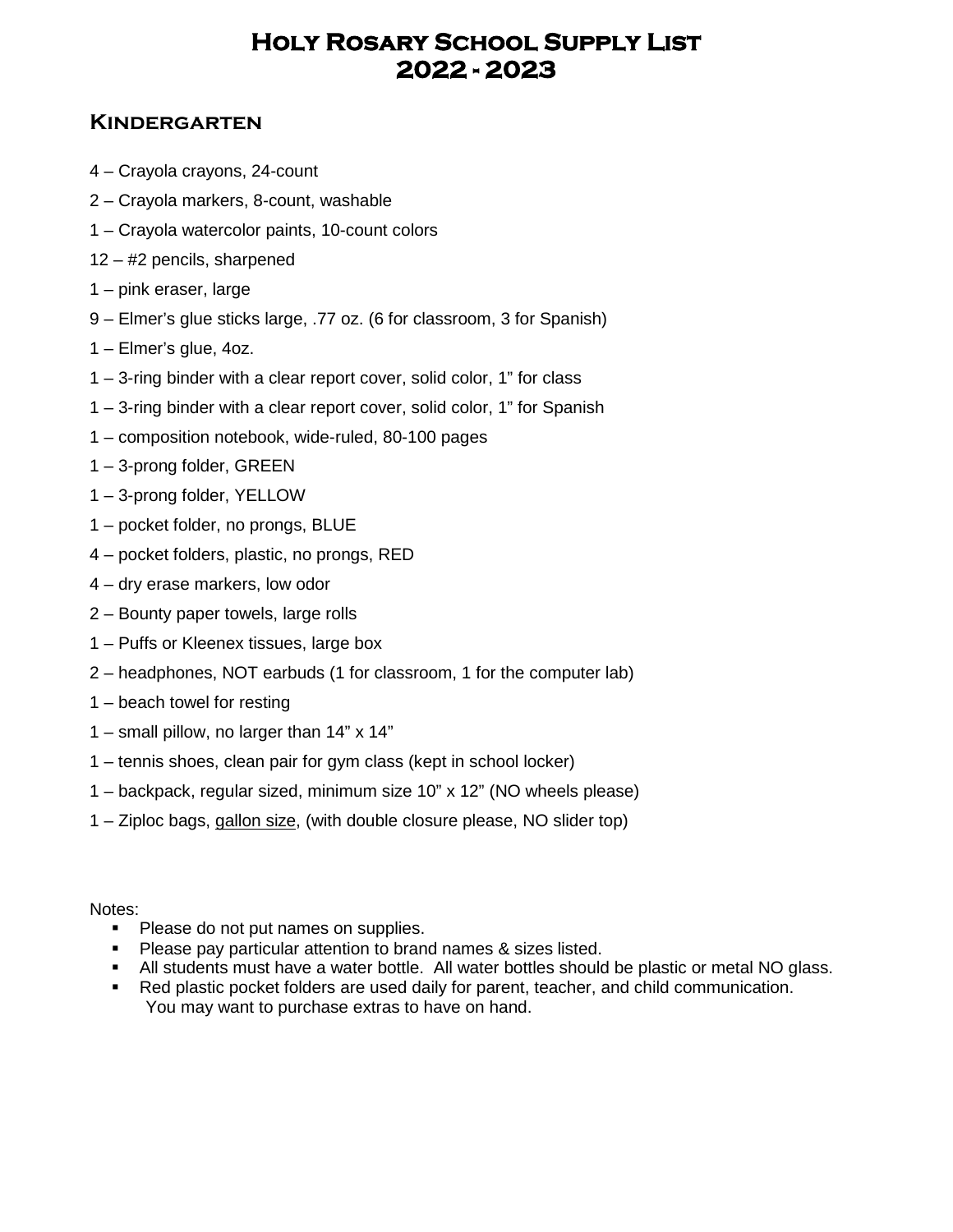### **1st Grade**

- 5 Crayola crayons, 24-count, one for Spanish
- 1 Crayola colored pencils for Spanish
- 8-12 highlighters in different colors
- 8 Expo dry erase markers, all black
- 24 #2 pencils, sharpened, no mechanical
- 2 pink eraser, large
- 1 dry erase board eraser
- 1 Fiskars scissors (5" blunt tip)
- 10 Elmer's glue sticks, large, .77 oz., purple and dries clear
- 1 pencil box, plastic with no zippers
- 1 3-ring binder with a clear report cover, solid color, 1" for Leader in Me
- 1 3-ring binder with a clear report cover, solid color, 1" for Spanish
- 6 composition notebooks, wide-ruled, 80-100 sheets (5 for class, 1 for music)
- 2 3-prong pocket folders, plastic, RED
- 1 3-prong pocket folders, plastic, BLUE
- 1 3-prong pocket folders, plastic, GREEN
- 1 3-prong pocket folders, plastic, PURPLE
- 2 Clorox wipes, 75 count
- 2 Puffs or Kleenex tissues, large box
- 2 headphones, NOT earbuds (1 for classroom, 1 for the computer lab)
- 1 tennis shoes, clean pair for gym class (kept in school locker)
- 1 backpack, regular sized, NO wheels please
- 1 Ziploc bags, gallon size, NO slider top

- Please do not put names on supplies.
- Please pay particular attention to brand names & sizes listed.
- All students must have a water bottle. All water bottles should be plastic or metal, NO glass.
- All 1<sup>st</sup> graders may drop off supplies at a Back-to-School occasion.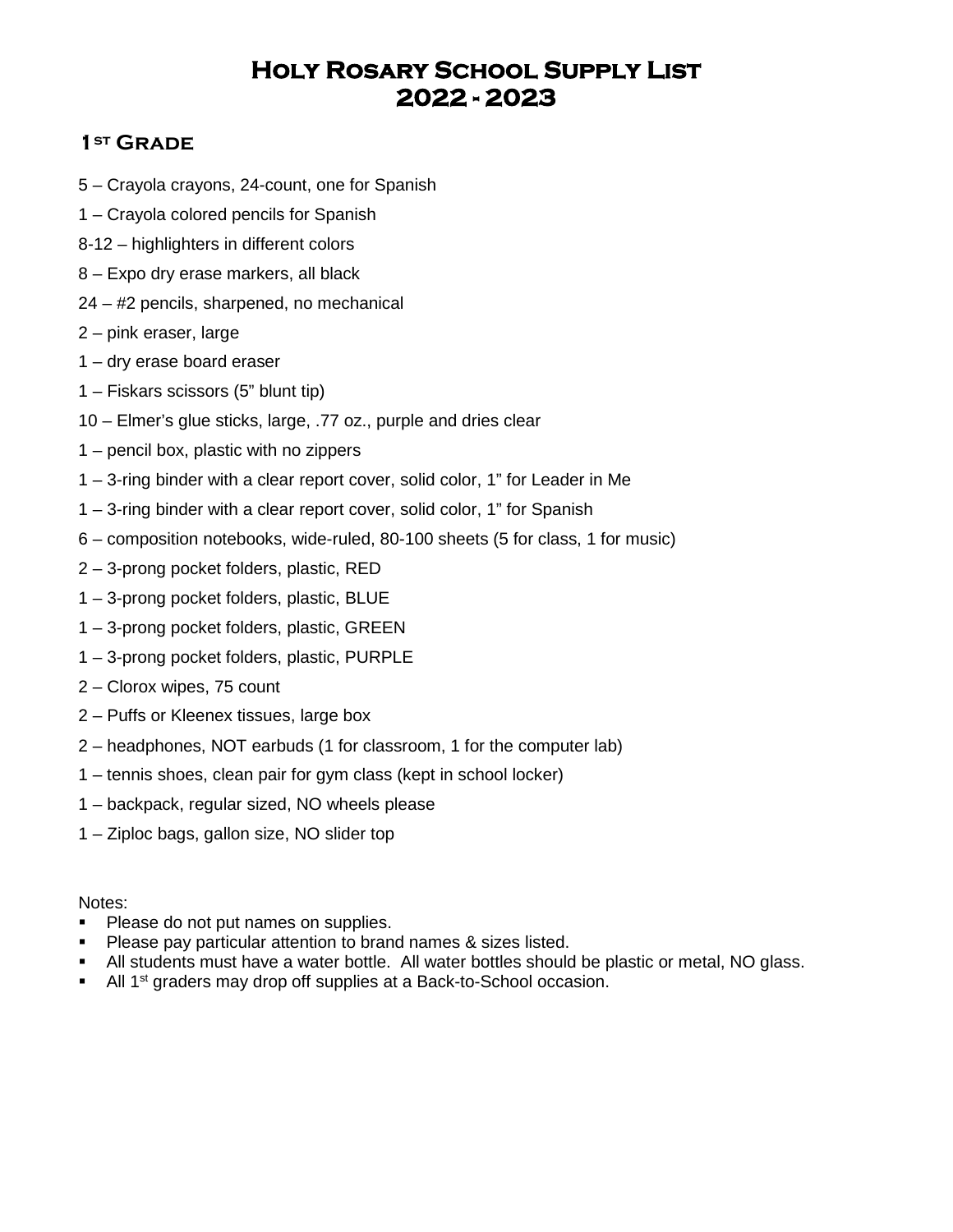### **2nd Grade**

- 4 Crayola crayons, 24-count
- 1 Crayola markers, 10 or 12-count, classic colors, washable
- 1 Crayola colored pencils, 24 count
- 4 highlighters in different colors
- 8 Expo dry erase markers, all black, chisel tip, low odor
- 1 marker board eraser
- 36 Dixon Ticonderoga #2 pencils, sharpened, with eraser
- 4 pink eraser, large
- 1 Fiskars scissors for kids, 5"
- 9 Elmer's glue sticks, large, .77 oz.
- 1 pencil pouch, 3-ring with zipper OR one plastic pencil box
- 1 3-ring binder with a clear report cover, solid color, 1" for class
- 1 3-ring binder with a clear report cover, solid color, 1" for Spanish
- 6 composition notebooks, wide-ruled, 80-100 sheets
- 1 pocket folders, plastic, no prongs, RED
- 1 pocket folders, plastic, no prongs, BLUE
- 1 3-prong pocket folders, plastic, BLACK
- 1 3-prong pocket folders, plastic, GREEN
- 2 Clorox wipes, 75 count
- 1 Puffs or Kleenex tissues, large box
- 2 Bounty paper towels, large roll
- 2 headphones, not earbuds (1 for classroom, 1 for the computer lab)
- 1 tennis shoes, clean pair for gym class (kept in school locker)
- 1 backpack, regular sized, NO wheels please
- 1 Ziploc gallon size bags, no sliders

- **Please do not put names on supplies.**
- All students must have a water bottle. All water bottles should be plastic or metal, NO glass.
- **Please pay particular attention to brand names & sizes listed.**
- ALL 2<sup>nd</sup> graders may drop off supplies at a Back-to-School occasion.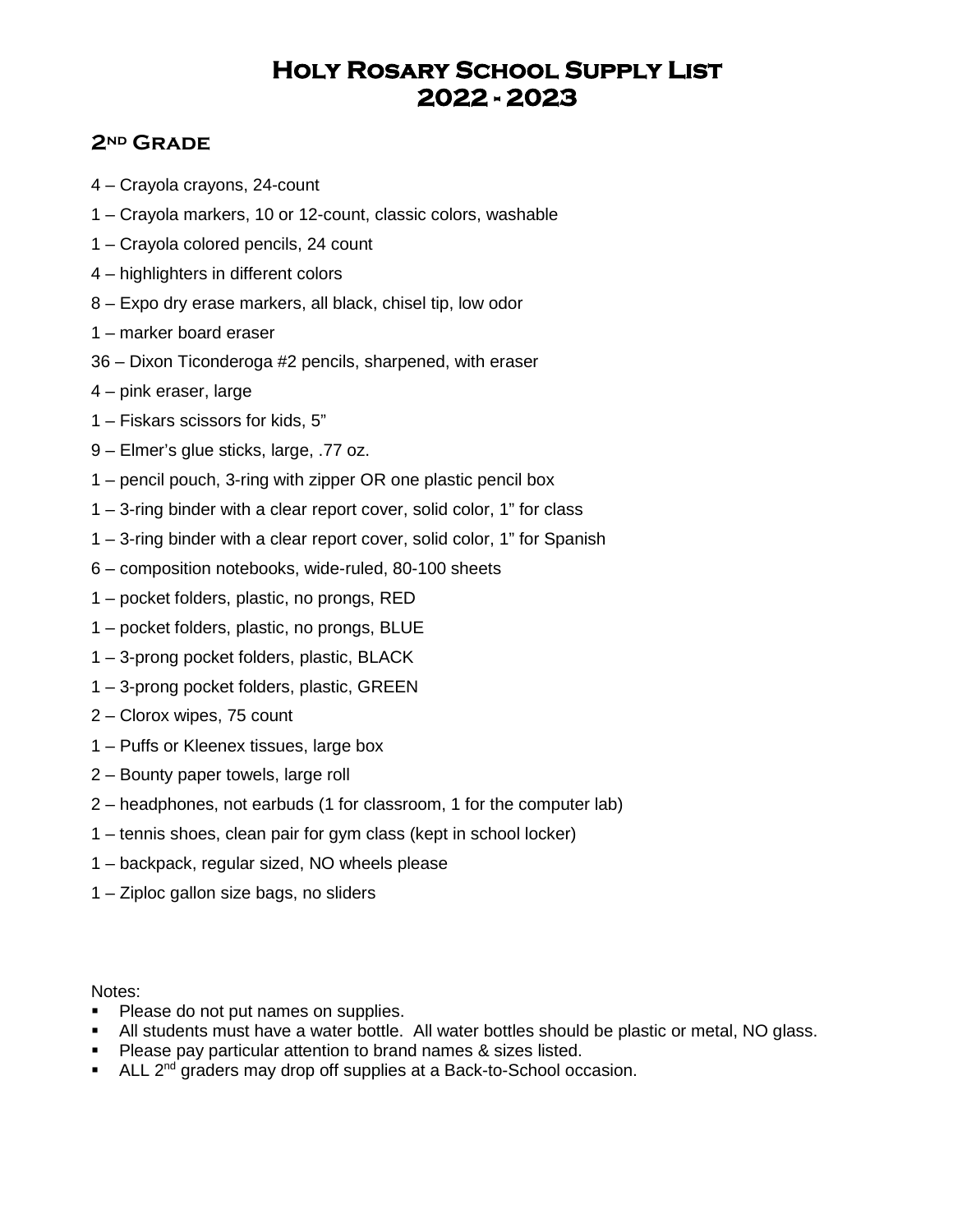### **3rd Grade**

- 1 Crayola crayons, 24-count
- 1 Crayola markers, 8-count, classic colors, broad line
- 1 Crayola colored pencils, 12 count
- 1 highlighter
- 36 Dixon Ticonderoga #2 pencils, sharpened, with eraser
- 2 felt pens, RED
- 2 pink eraser, large
- 1 Fiskars scissors, 5"
- 3 Elmer's glue sticks, large, .77 oz.
- 1 pencil pouch, 3-ring with zipper
- 1 shoe box, plastic with lid for Art
- 1 Post-it notes, 3"x3" pad
- 2 Plastic 2-prong folder with pockets, red
- 2 Plastic 2-prong folder with pockets, green
- 3 3-ring binders with a clear report cover, solid color, 1" for Homeroom, Spanish, and Music
- 1 3-ring dividers with tabs
- 2 composition notebooks, wide-ruled, 80-100 sheets
- 2 3-subject notebook, wide-rule,
- 1 multiplication flash card set numbers 1-12
- 2 Clorox wipes, 75 count
- 2 Bounty paper towels, large roll
- 1 Puffs or Kleenex tissues, large box
- 2 earbuds, NO headphones (1 for classroom, 1 for the computer lab)
- 1 tennis shoes, clean pair for gym class (kept in school locker)
- 1 backpack, regular sized, NO wheels please

- **Please do not put names on supplies.**
- All students must have a water bottle. All water bottles should be plastic or metal, NO glass.
- Please pay particular attention to brand names & sizes listed.
- $\blacksquare$  ALL 3<sup>rd</sup> graders may drop off supplies at a Back-to-School occasion.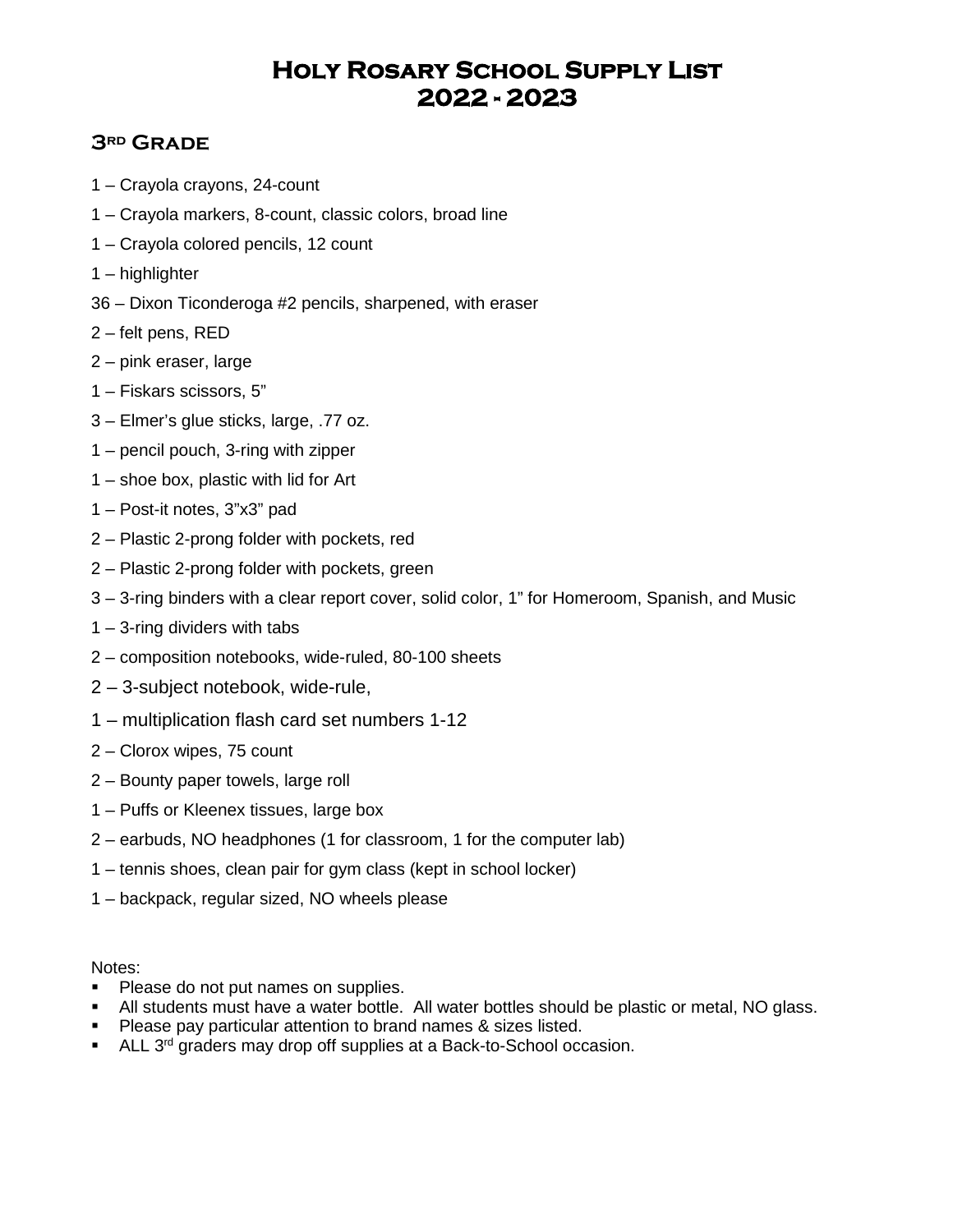## **4th Grade**

- 1 Crayola crayons, 24-count
- 1 Crayola markers, 8-count, classic colors, broad line
- 1 Crayola colored pencils, 12 count
- 2 highlighters, YELLOW
- 12 #2 pencils, sharpened, with eraser
- 4 RED pens
- 3 pink eraser, large
- 1 3-ring zipper pencil pouch
- 1 protractor
- 1 Fiskars scissors, 5", pointed
- 3 Elmer's glue sticks, large, .77 oz.
- 3 pocket folders, no prongs, BLUE, RED, and one other color
- 1 nylon book cover, jumbo size
- 1 shoe box, plastic with lid for Art
- 3 3-ring binders with a clear report cover, solid color, 1" for Homeroom, Spanish, and Music
- 1 3-ring dividers with 3 tabs
- 2 composition notebooks, wide-ruled, 80-100 sheets for Science and Social Studies
- 2 spiral notebook, wide-ruled
- 1 3-subject notebook, wide-ruled
- 1 filler (loose-leaf) paper, wide ruled
- 2 Clorox wipes, 75 count for classroom and Art
- 1 Bounty paper towels, large roll
- 2 Puffs or Kleenex tissues, large box
- 2 earbud sets (1 for classroom, 1 for the computer lab)
- 1 tennis shoes, clean pair for gym class (kept in school locker)
- 1 backpack, regular sized, NO wheels please

- Please do not put names on supplies.
- All students must have a water bottle. All water bottles should be plastic or metal, NO glass.
- **Please pay particular attention to brand names & sizes listed.**
- $\blacksquare$  ALL  $4<sup>th</sup>$  graders may drop off supplies at a Back-to-School occasion.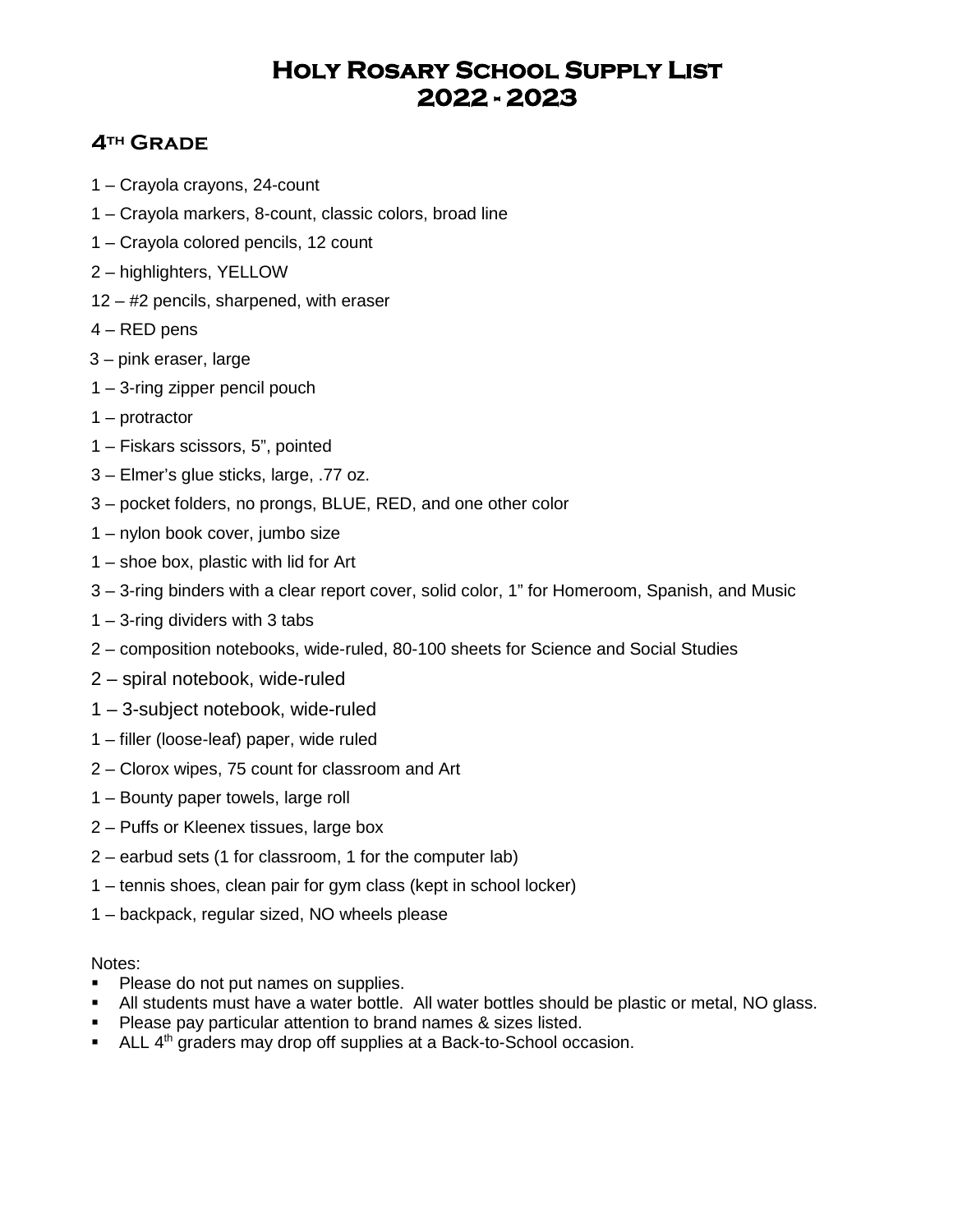## **5th Grade**

- 1 24-pack Crayola colored pencils for Social Studies, Religion and Science
- 3 highlighters, different colors
- 4 mechanical pencils, with extra lead on hand OR 12 #2 pencils
- 6 retractable pens, RED
- 1 pink eraser, large
- 1 Elmer's glue sticks, large, .77 oz.
- 1 index cards, 3"x5" ruled pack for Spanish
- 4 pocket folders, plastic, no prongs, YELLOW (LA), BLUE (Math), GREEN (Science), RED (HR)
- 1 nylon pencil case, durable
- 1 3-ring binder, 1" for Specials
- 1 3-ring dividers with 5 tabs for Specials
- 1 3-subject notebook, plastic cover, wide-ruled with pocket folder dividers for Math
- 1 1-subject notebook, plastic cover, wide-ruled for ELA/Lit
- 1 composition notebook, wide-ruled, 80-100 sheets for Science
- 1 reinforced filler (loose-leaf) paper, wide ruled for Math
- 1 Post-it durable tabs, 1" solid BLUE, RED, YELLOW for Science
- 2 earbud sets-one for the classroom and one for the Technology Lab
- 1 backpack, regular sized, NO wheels please
- 2 Bounty paper towels
- 2 Clorox wipes, large, for homeroom
- 2 Puffs or Kleenex tissues, large box
- 1 Larousse Spanish/English Dictionary, 2010, ISBN #9782035410146 for Spanish
- 1 gym uniform order at <https://carolinathreadz.com/collections/holyrosary>
- 1 combination lock for gym locker
- 1 tennis shoes, clean pair for gym class (kept in gym locker)

- **Please pay particular attention to brand names & sizes listed.**
- ALL 5<sup>th</sup> graders may drop off supplies at a Back-to-School occasion.
- Students are expected to have colored pencils/markers, and glue sticks at home for Art and Spanish homework
- All students must have a water bottle. All water bottles should be plastic or metal, NO glass.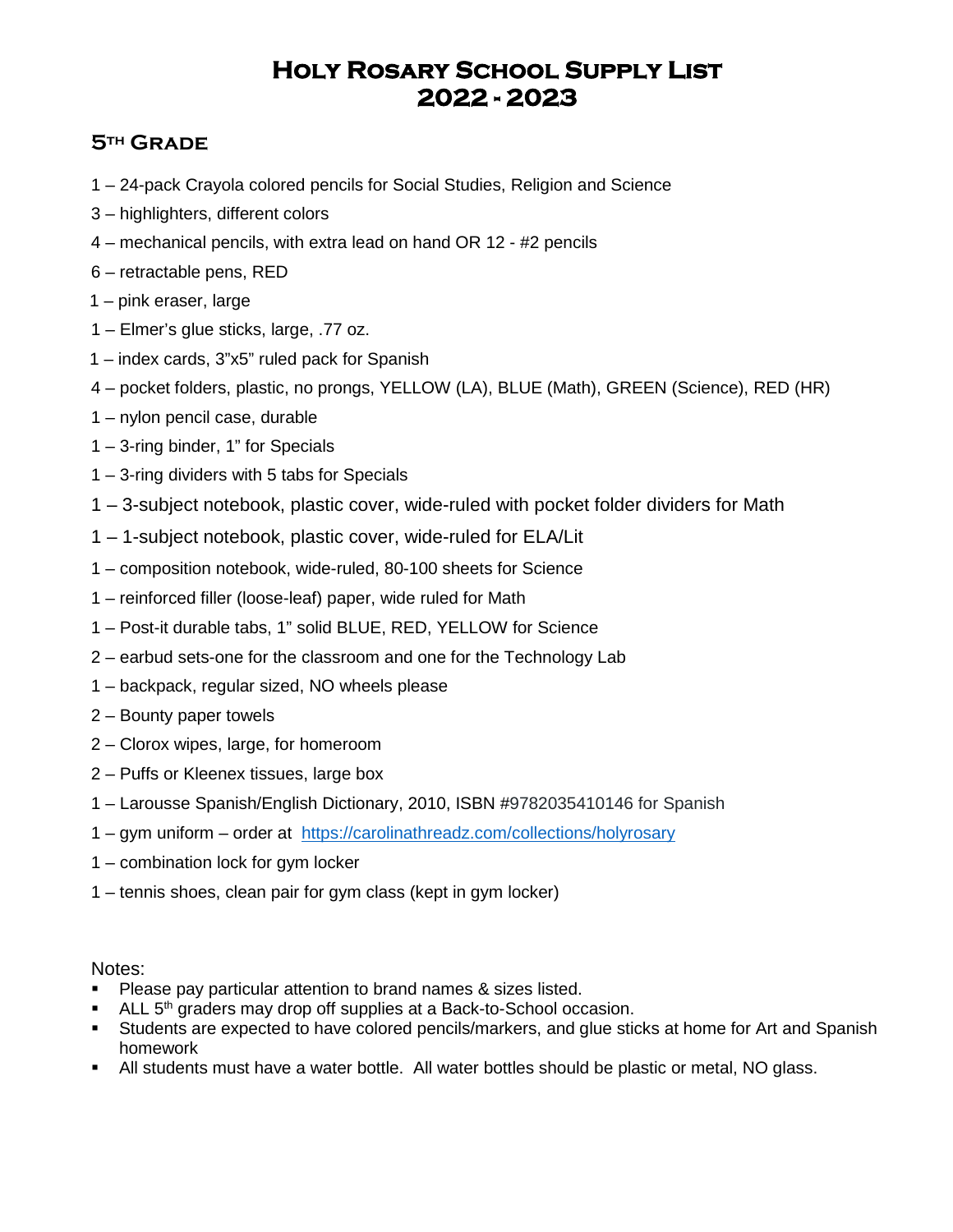## **6th Grade**

- 1 Crayola colored pencils, 24 count for Social Studies, Science and Spanish
- 3 highlighters, different colors for LA
- 6 mechanical pencils, with extra lead on hand OR 12 #2 pencils, sharpened
- 3 pens, RED
- 1 pink eraser, large
- 1 clear protractor, LA
- 1 Elmer's glue sticks, large, .77 oz. for Spanish
- 400 index cards, 3"x5" brightly colored, ruled pack for LA
- 1 index cards, 3"x5" white, ruled pack for Spanish
- 1 index card box holder or file for LA
- 1 pocket folders, plastic, no prongs, RED for homeroom
- 2 pocket folder with prongs, plastic, GREEN for Science and BLUE for Math
- 1 nylon pencil case, durable
- 2 3-ring binder, 1½" for LA and Specials
- 1 3-ring dividers with five pocket tabs for LA (2), Religion, Spanish, and Music
- 1 3-subject notebook, plastic cover, wide-ruled for Math
- 1 composition notebook, wide-ruled, 80-100 sheets for Social Studies
- 5 reinforced filler (loose-leaf) paper, wide ruled for 2 for LA, 1 for Math, 1 for Science, and 1 for Specials
- 2 earbud sets-one for the classroom and one for the Technology Lab
- 1 backpack, regular sized, NO wheels please
- 2 Bounty paper towels
- 1 Clorox wipes, large, for homeroom
- 2 Puffs or Kleenex tissues, large box
- 1 TI-30XS or TI-30XIIS Multi-view Texas Instrument calculator for Math and Science
- 1 Larousse Spanish/English Dictionary, 2010, ISBN #9782035410146 for Spanish
- 1 gym uniform order at <https://carolinathreadz.com/collections/holyrosary>
- 1 combination lock for gym locker
- 1 tennis shoes, clean pair for gym class (kept in gym locker)

- Please pay particular attention to brand names & sizes listed.
- **Please have colored pencils/markers and glue sticks at home for Art & Spanish homework.**
- All students must have a water bottle. All water bottles should be plastic or metal, NO glass.
- Band students should contact Mrs. Mary Buedel for supply information (marybuedel@evdio.org).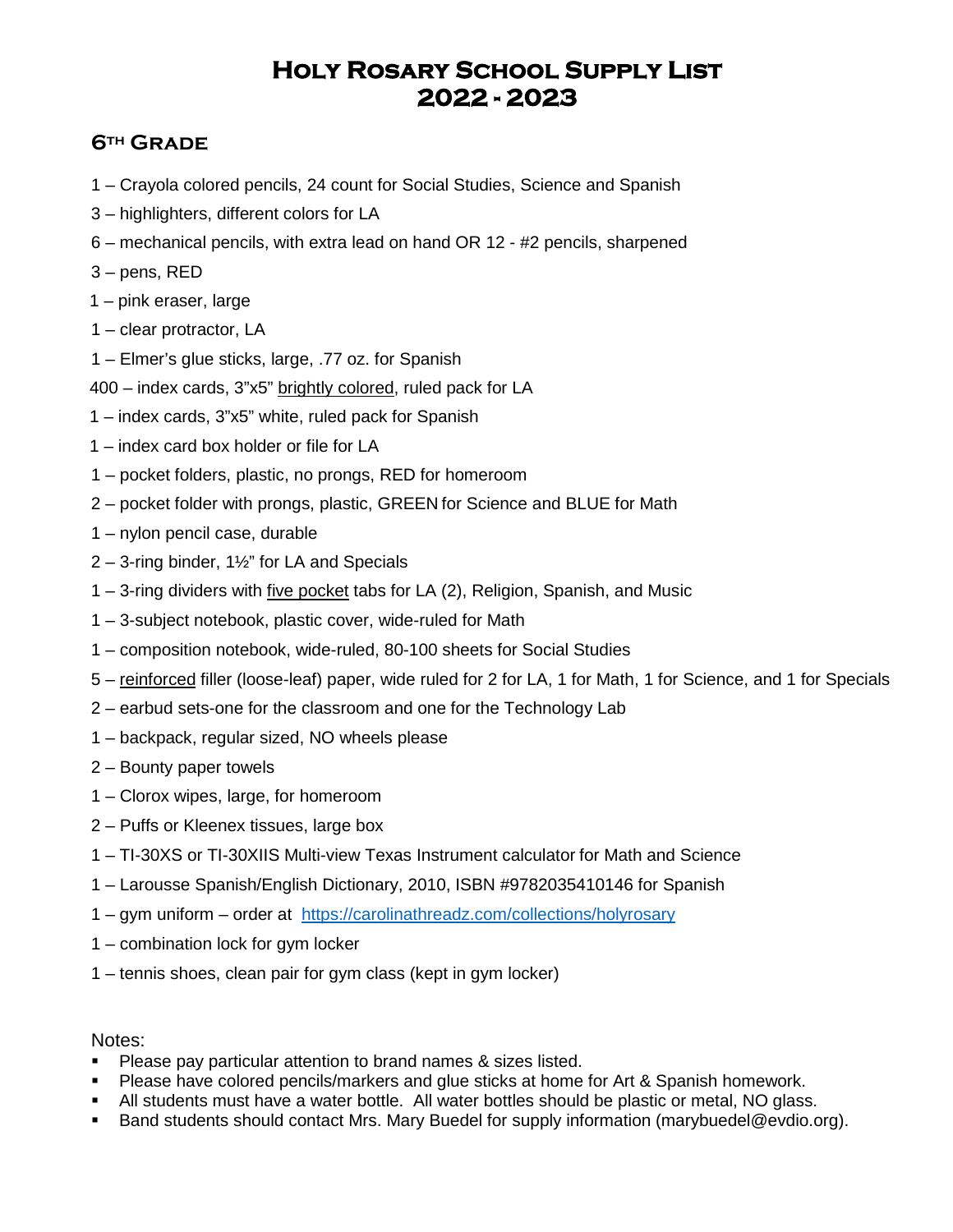## **7th Grade**

- 1 Crayola colored pencils, 12 count
- 1 Crayola markers, washable
- 3 highlighters, different colors
- 6 mechanical pencils, with extra lead on hand OR 24 #2 pencils, sharpened
- 6 pens, 2 each: RED, BLACK, BLUE
- 1 pink eraser, large
- 2 protractor, must be clear, Math and LA
- 3 index cards, 3"x5" colored, ruled pack for English
- 1 index cards, 3"x5" white, ruled pack for Spanish
- 4 pocket folders, plastic, no prongs, **BLACK** gym, **BLUE** religion, **PURPLE** Math, RED homeroom
- 2 pocket folder with prongs, plastic, GREEN for Science, YELLOW for Literature
- 1 nylon pencil case, durable
- 1 3-ring binder, 2" for Math
- 2 3-ring binder, 1" for English and Specials
- 2 3-ring dividers with five pocket tabs for Math, and Specials
- 3 reinforced filler (loose-leaf) paper, wide ruled for Math, Science, and English
- 1 graph paper pack for Math
- 2 earbud sets-one for the classroom and one for the Technology Lab
- 1 backpack, regular sized, NO wheels please
- 2 Bounty paper towels
- 2 Clorox wipes, large, for homeroom
- 2 Puffs or Kleenex tissues, large box
- 1 TI-30XS, or TI-30XIIS Multi-view Texas Instrument calculator for Math
- 1 Larousse Spanish/English Dictionary, 2010, ISBN #9782035410146 for Spanish
- 1 gym uniform order at <https://carolinathreadz.com/collections/holyrosary>
- 1 combination lock for gym locker
- 1 tennis shoes, clean pair for gym class (kept in gym locker)

- **Please pay particular attention to brand names & sizes listed.**
- **Please have colored pencils/markers and glue sticks at home for Art & Spanish homework.**
- All students must have a water bottle. All water bottles should be plastic or metal, NO glass.
- Band students should contact Mrs. Mary Buedel for supply information (marybuedel@evdio.org).